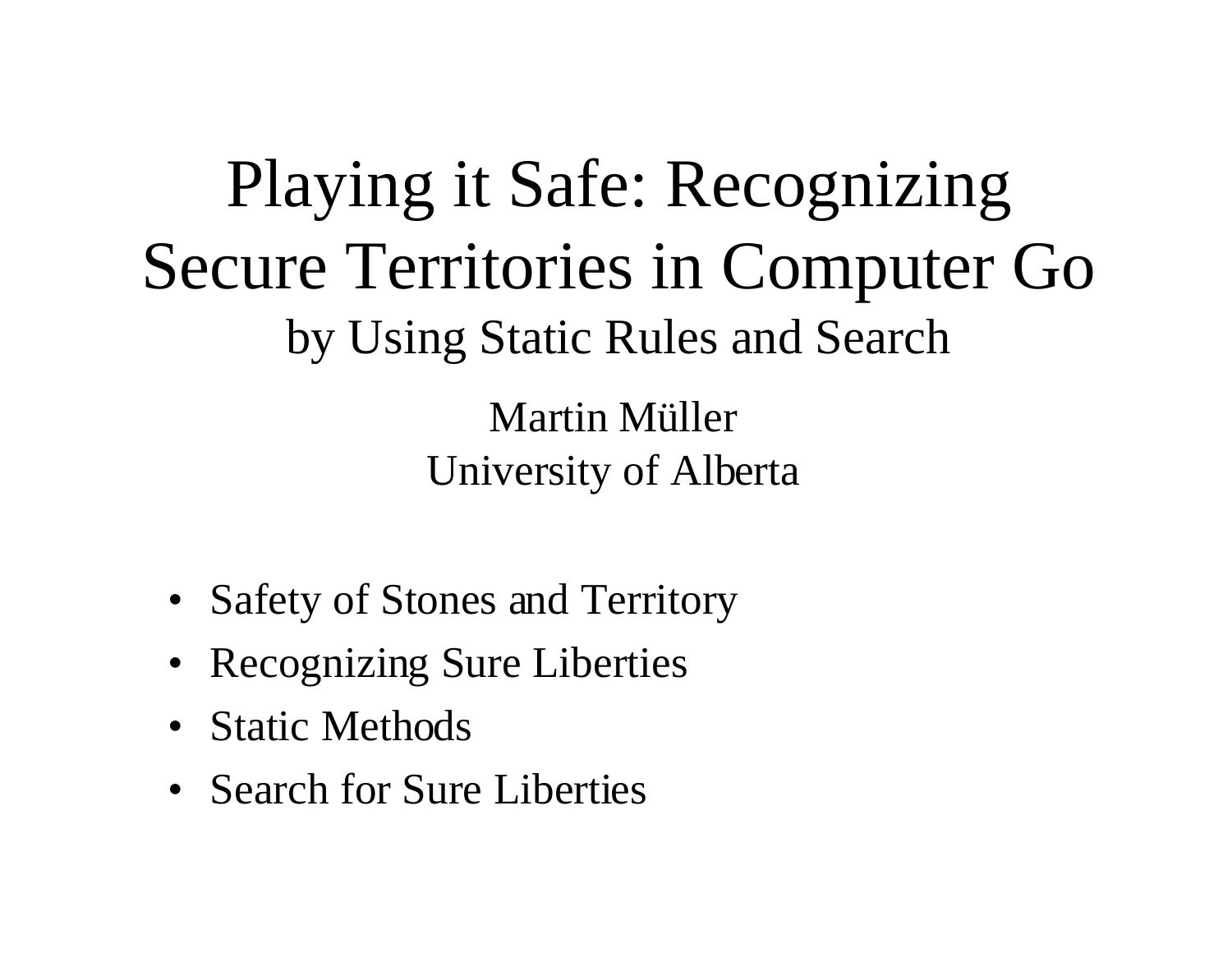## Safety of Stones - Normal Cases

• Two eyes: 2 x 1 sure liberty



• Large area: 1 x 2 sure liberties

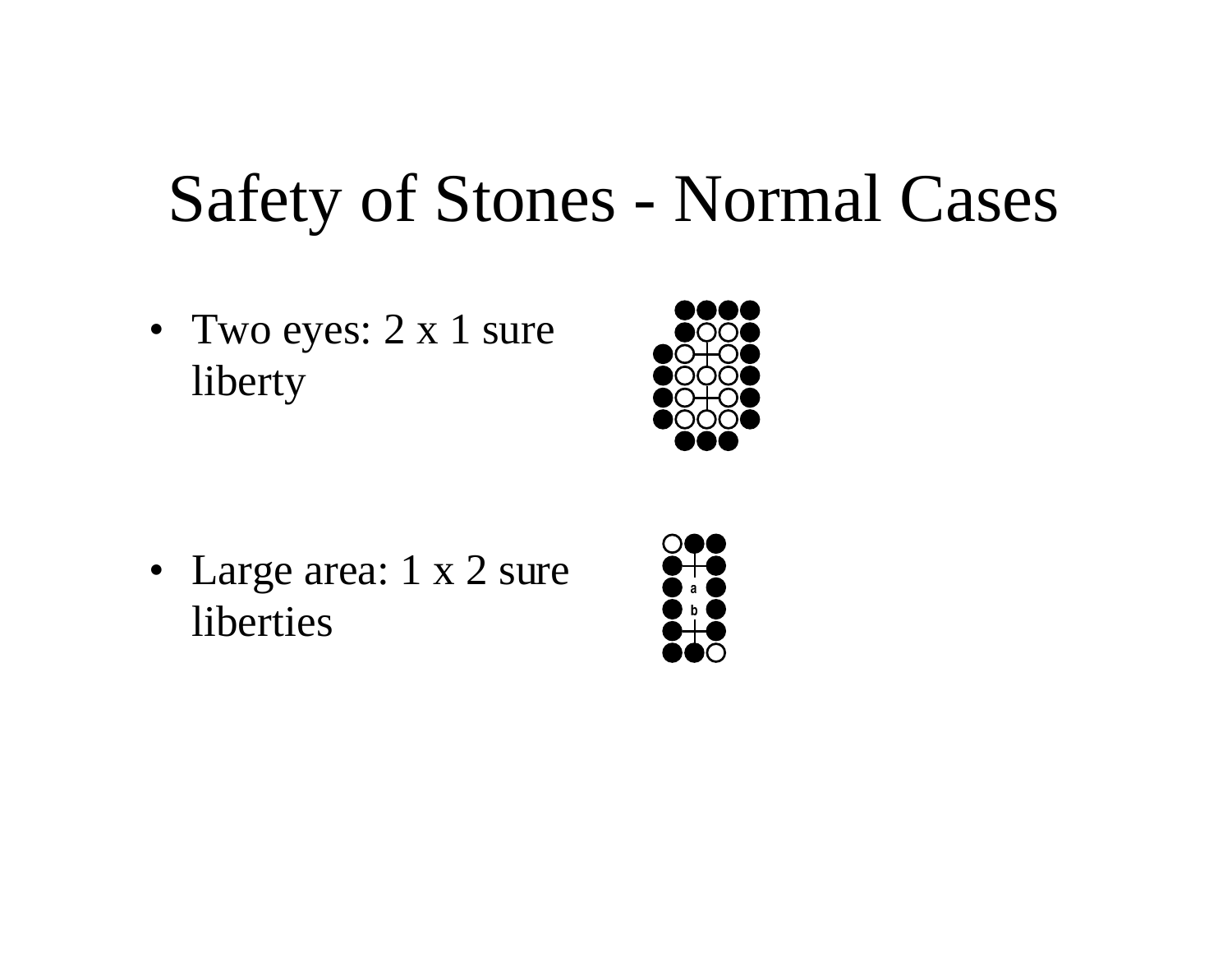## Safety of Stones - Other Cases

- Snapback: in *atari*, but safe
- 

• *Ko:* no sure liberties, but safe



• Seki: safe by *shared* untouchable liberties

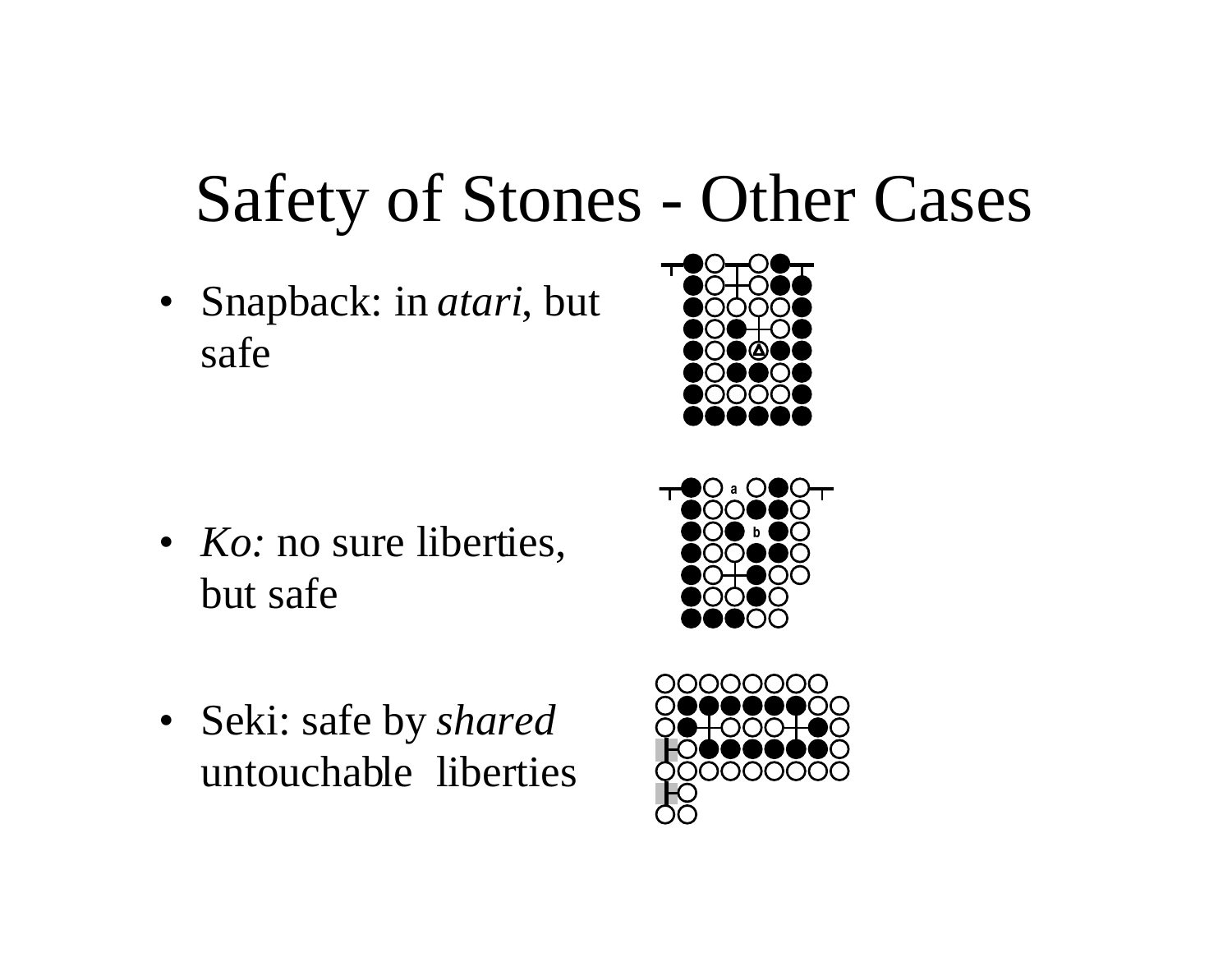## Static Evaluation vs. Search

- Prove safety: static evaluation not enough
- Difficult cases must use search
- Good static evaluation can greatly speed up search
- Static analysis: decompose search into independent subtasks
- Aim: exponential speedup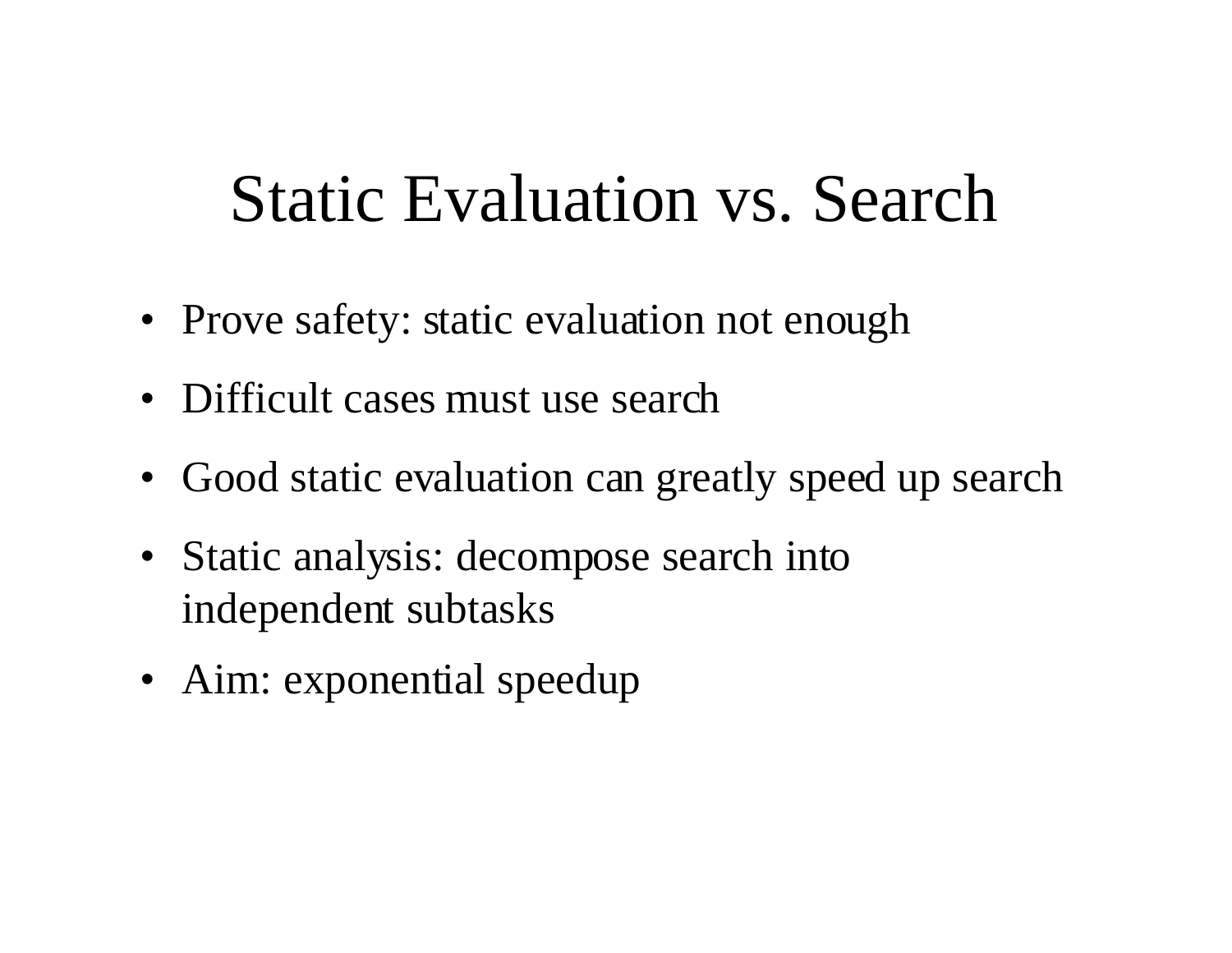## Life&Death vs Safety Proofs

- can play on *outside*, create new eye space
- often uses *heuristics*
- *earlier* in the game



- restricted to *interior* of single region
- must be *exact*
- *later* in the game

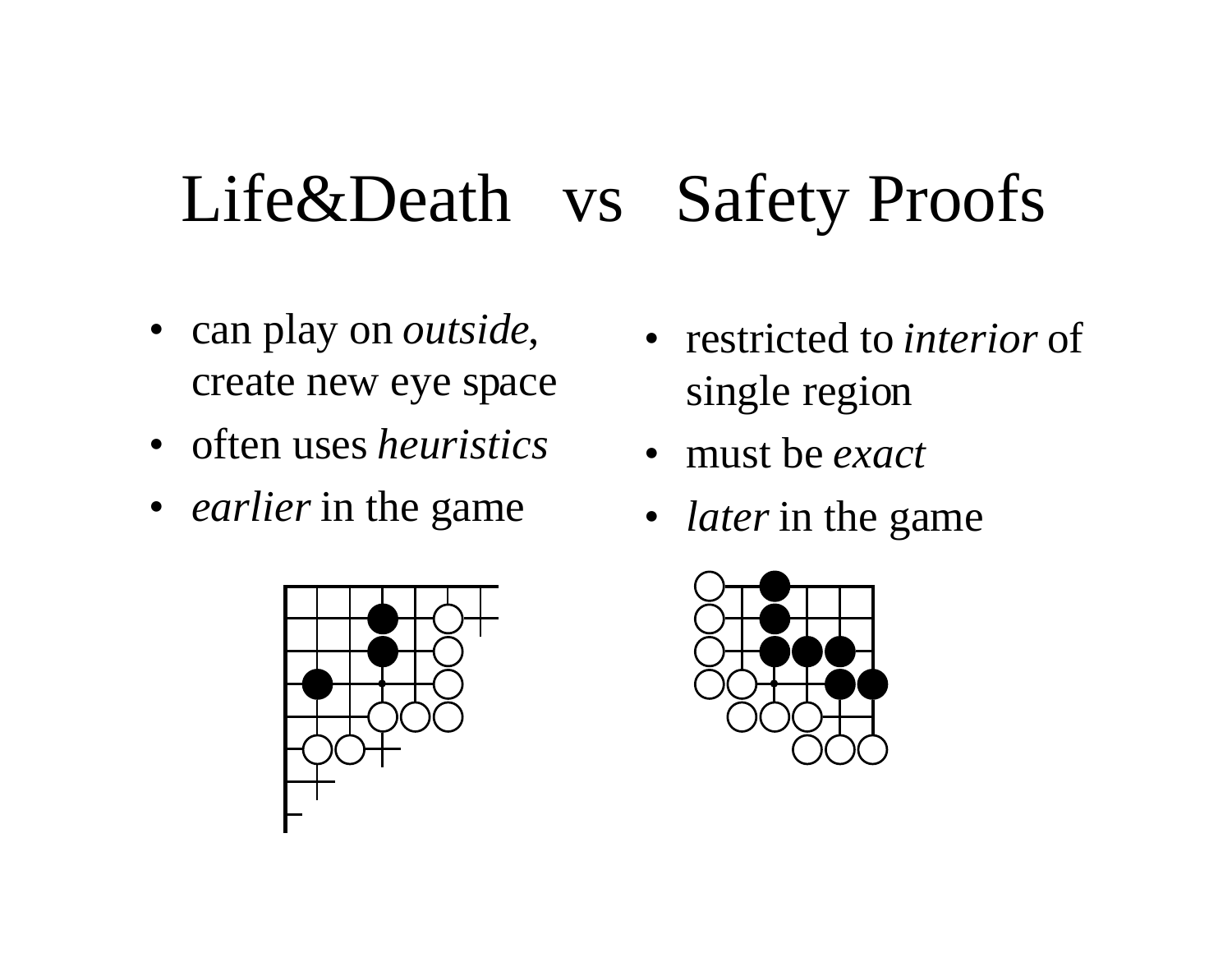# Safety Estimation in Current Go Programs

- Heuristics, Influence function
- Single-target capture search
- Multi-target capture search
- No *seki* recognition (only as capture)



. . . .



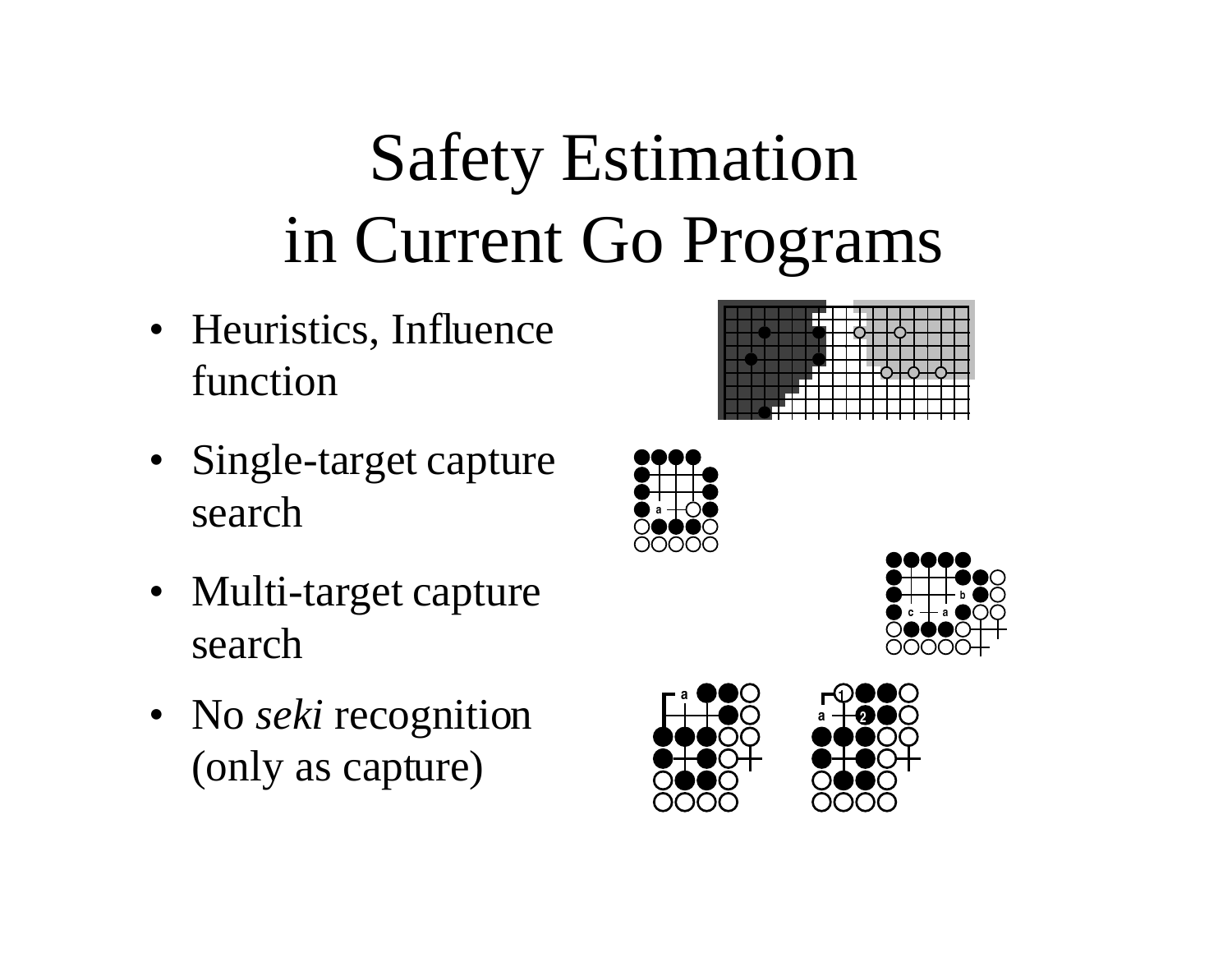## Handling of Unclear Situations

Defend Ignore Danger + loss: BIG! Safe loss: 1 pt, sente +

Most programs defend both a and b

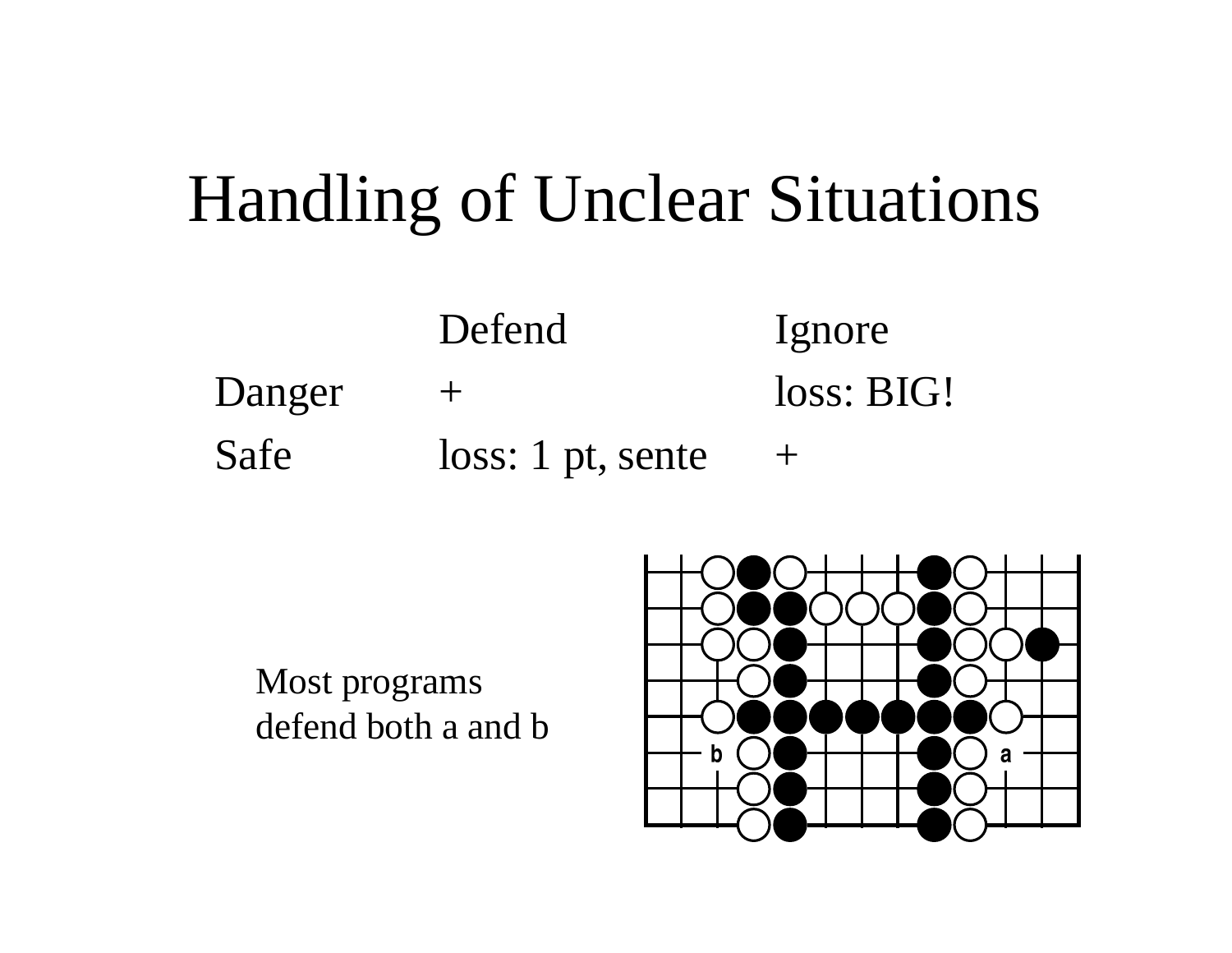## Blocks and Regions

- Block: Unit of capture
- Region: surrounded by one player
- Enclosing blocks: a,b,e
- Interior: marked $\diamondsuit$

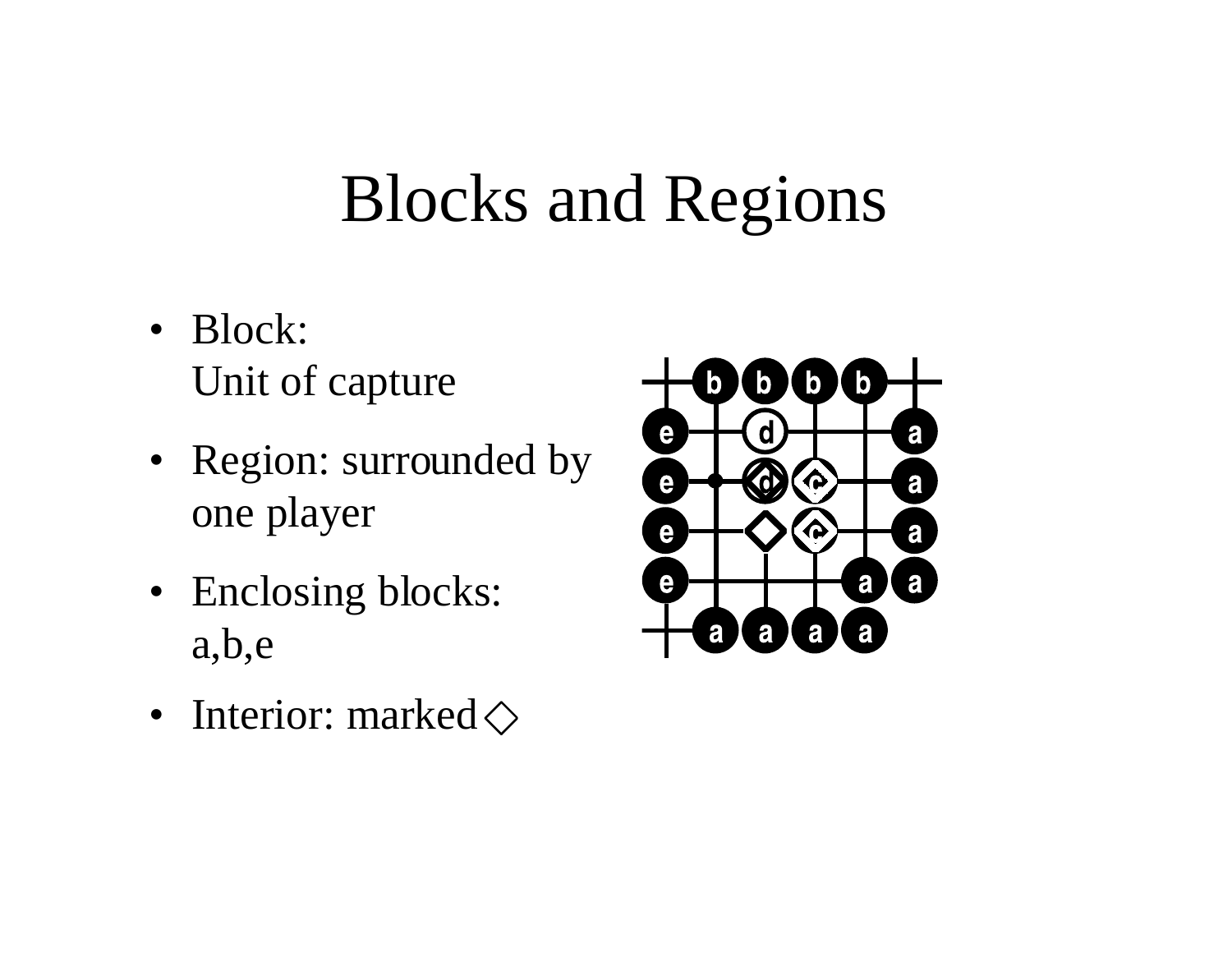# Types of Safety

- Unconditional safety (Benson)
- Locally alternating play
- Nonlocal safety by two sure liberties
- Other Safety







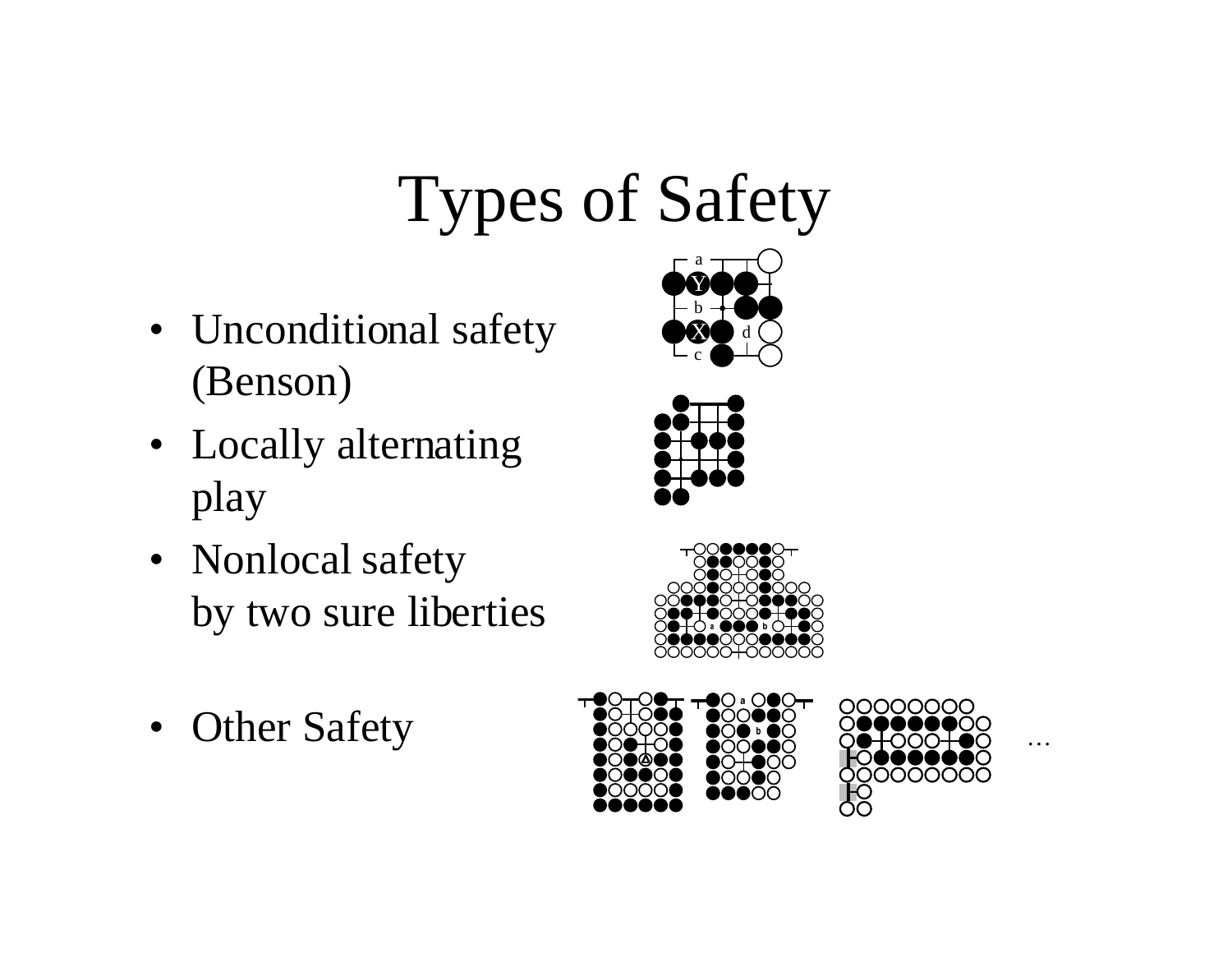#### Sure Liberties and Safety

• Blocks B *alive* in regions R:

$$
\forall b \in B \sum_{r \in R} SLC(b, r, B) \ge 2
$$

- Benson:  $SLC(b,r,B) = 1$  if r "healthy" for b
- Alternating play:  $SLC(b,r,B) = 1$  or 2 recognize by
	- static rules
	- search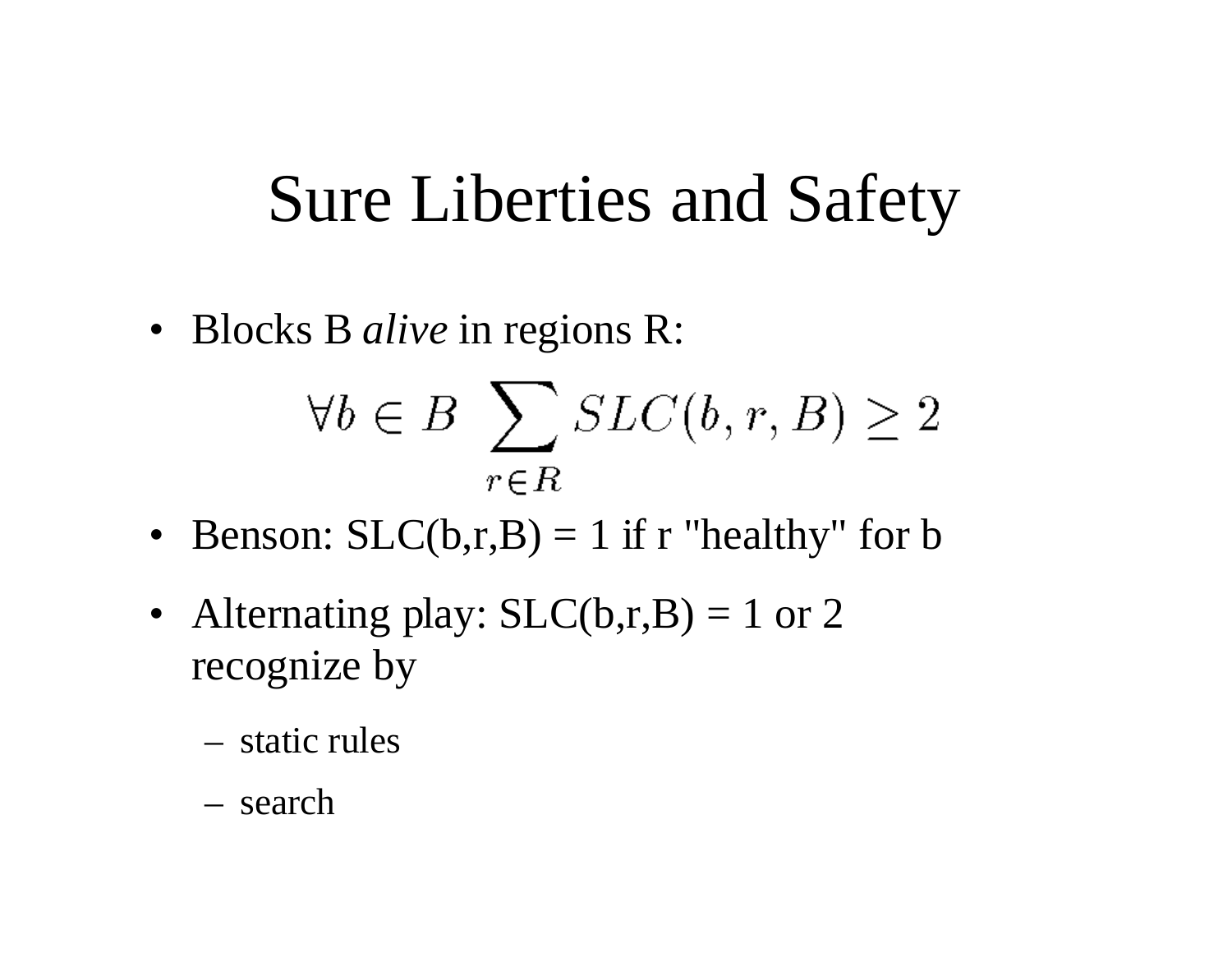## Sure Liberty Count *SLC* for Alternating Play

 $SLC(b, r, B) = k, k = 1$  or 2:

- b is enclosing block of r
- Defender has strategy:
	- Either *all* blocks enclosing r have at least *k* liberties in r,
	- Or *some* blocks have only *k-1* liberties, but it is *defender's* turn



 $SLC = 1$  (!) if defender's turn



 $SLC = 2$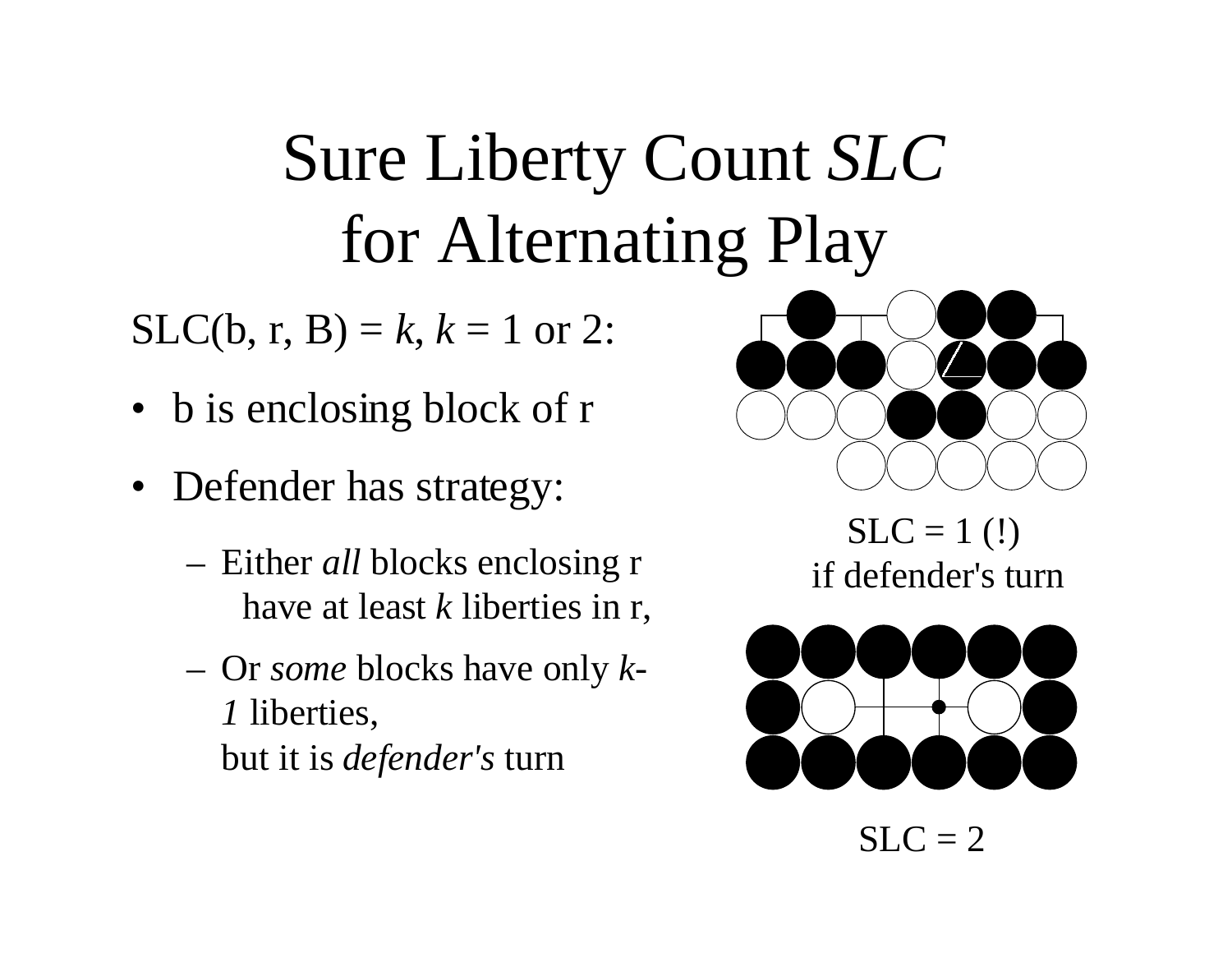#### Extension to Chains

- Blocks have only one sure liberty directly
- Second liberty: connect to another block
- Chain: set of surely connectible blocks
- SLC for *chains:* keep both liberty and connectivity

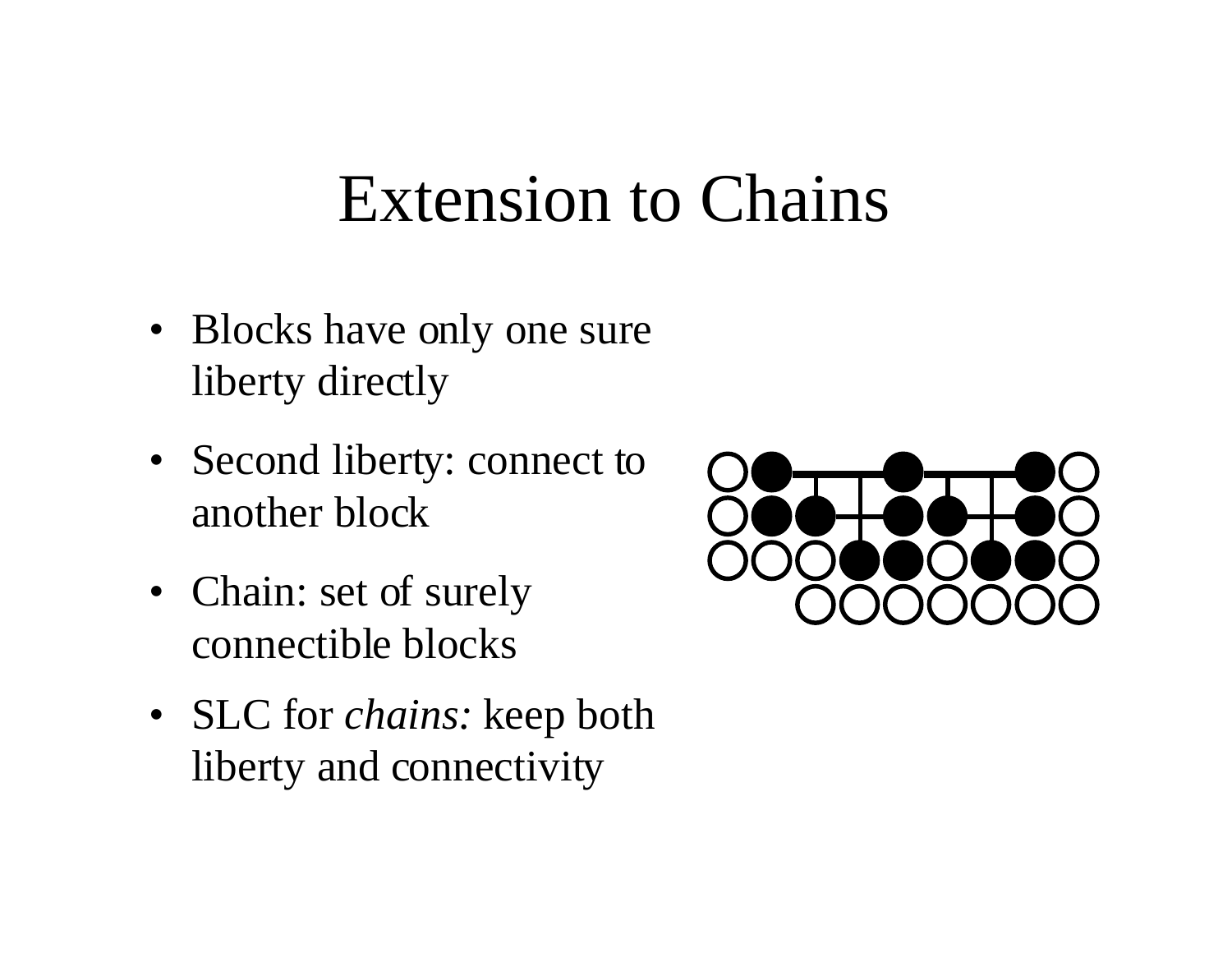## Static Recognition of 1 Sure Liberty

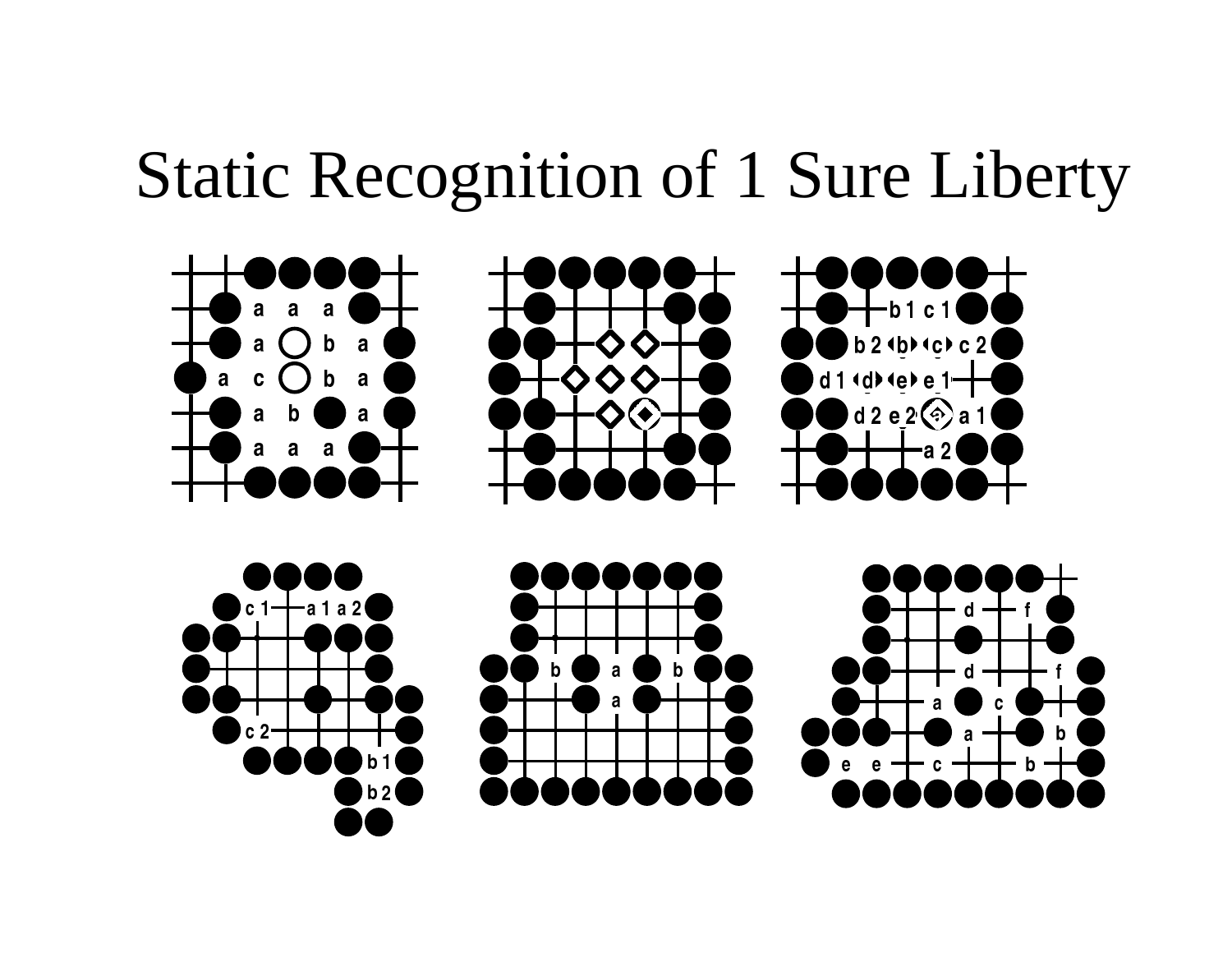## Static Recognition of 2 Sure Liberties

- All empty points accessible
- Two *intersection points*: can be split into two eyes



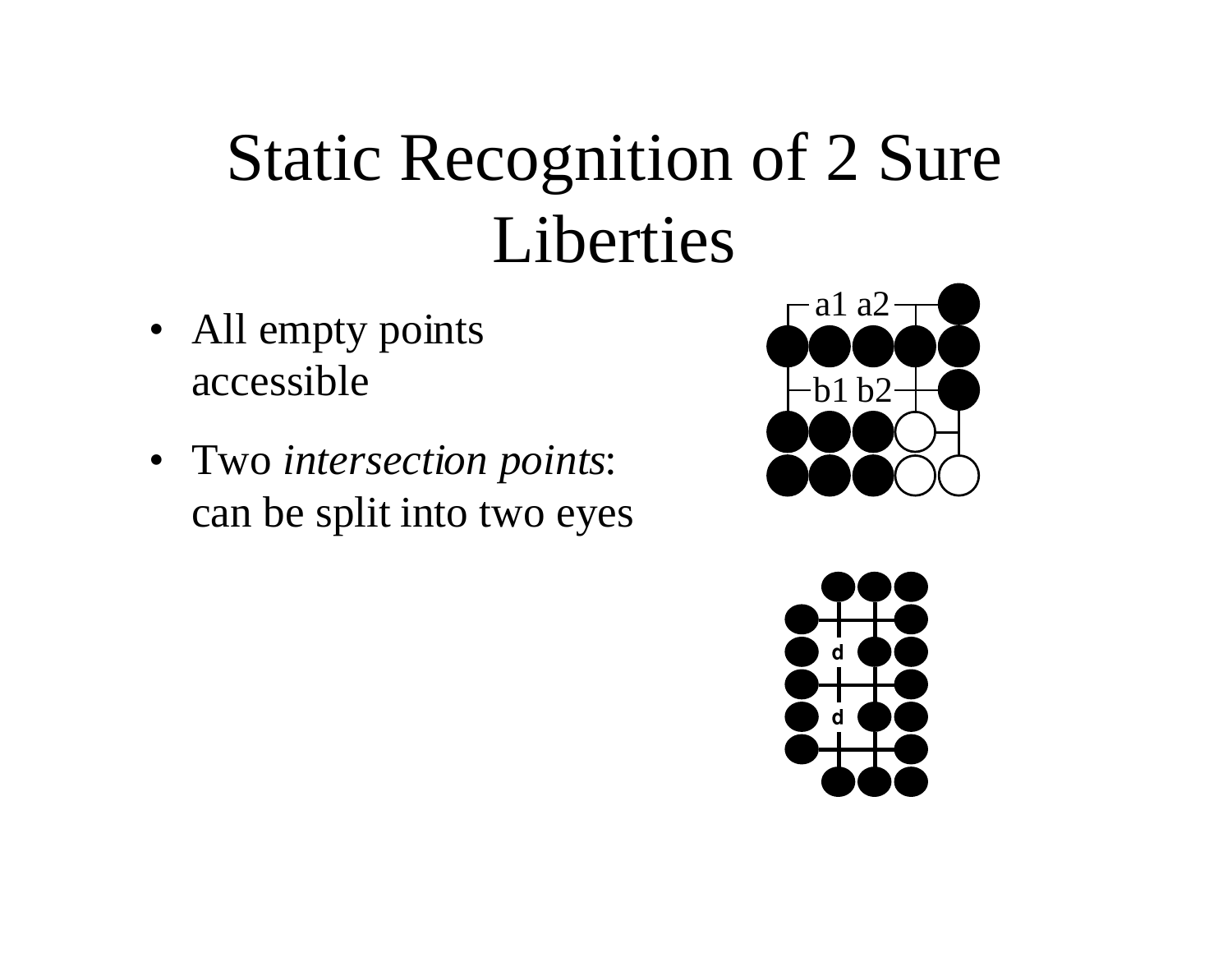## Search for Sure Liberties

- Standard alphabeta search
- Attacker moves first, wins all ko fights
- All legal local moves, plus Pass
- Evaluation: success, failure, unknown
- Static recognition in leaves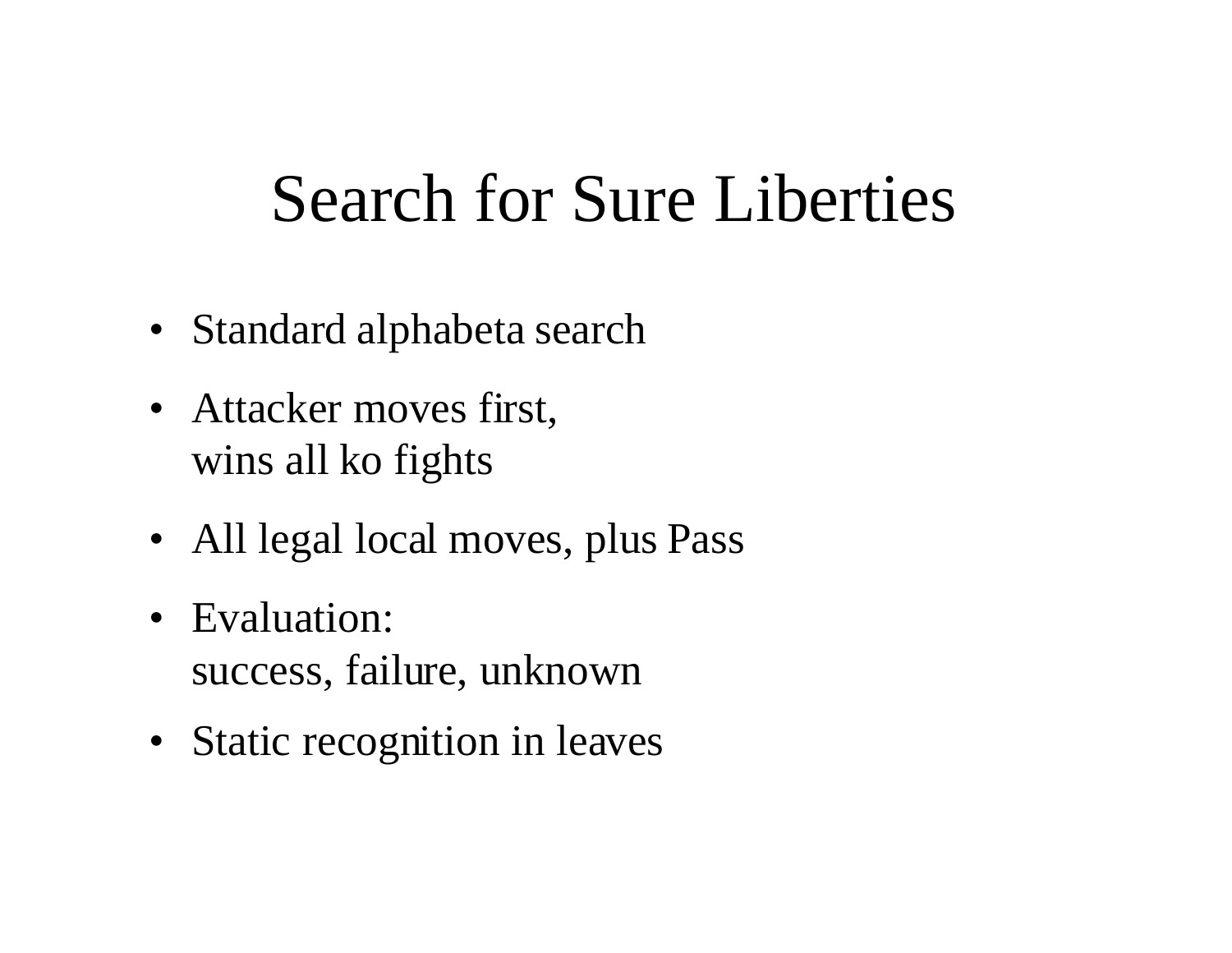## Region Surrounded by Safe Blocks

Surrounding blocks safe:

- Region need not provide liberties
- To prove: opponent cannot live inside
- Static Recognition:
	- No 2 eye points
	- *Nakade* shape



• Search: similar to sure liberty search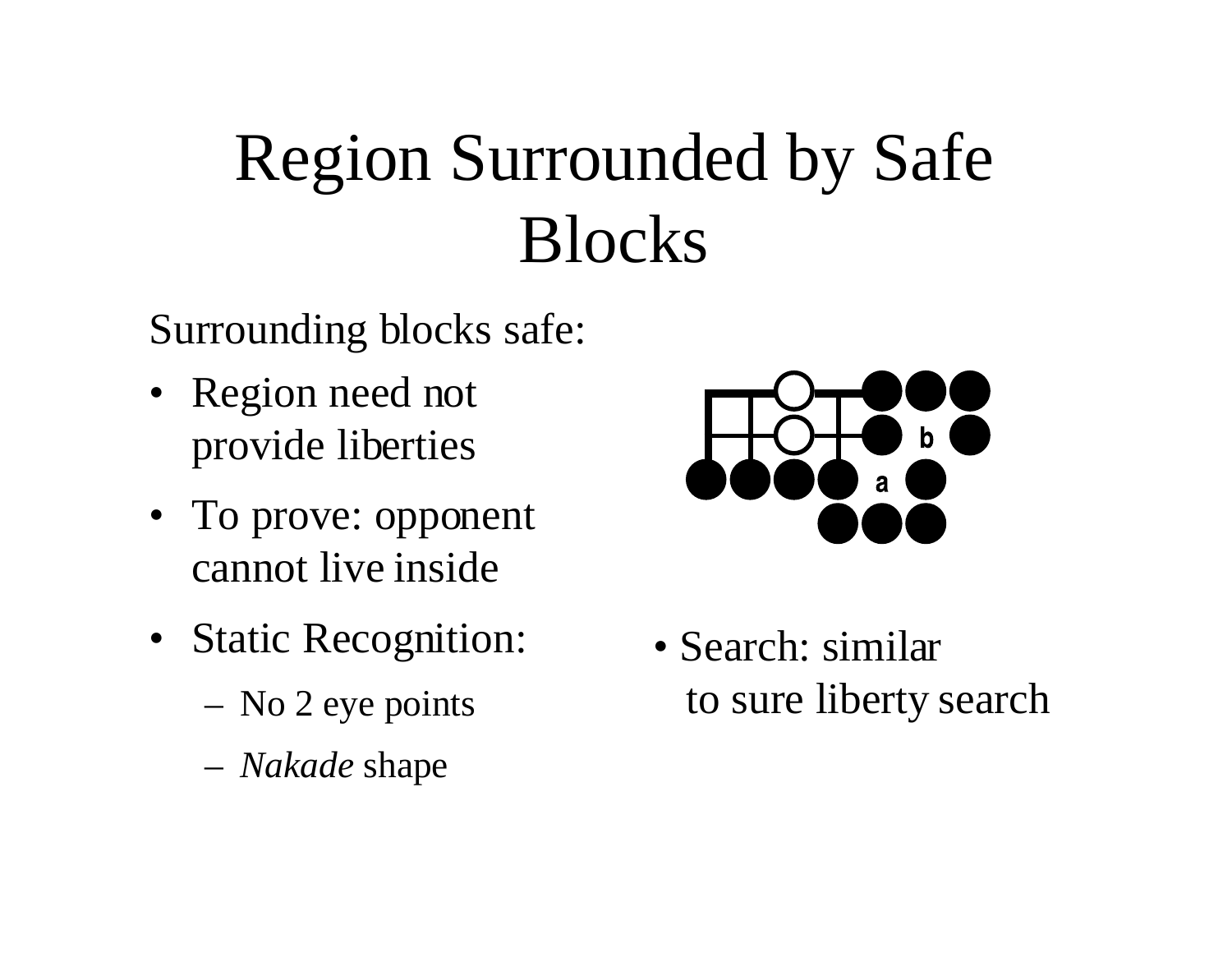## Test on Real Game Positions

- Problem set: *IGS\_31\_counted* from Computer Go Test Collection
- Final positions of 31 games
- Search used:
	- Depth limit 6 ply
	- Three kinds:
		- recognize 1 sure liberty
		- recognize 2 sure liberties
		- regions surrounded by safe stones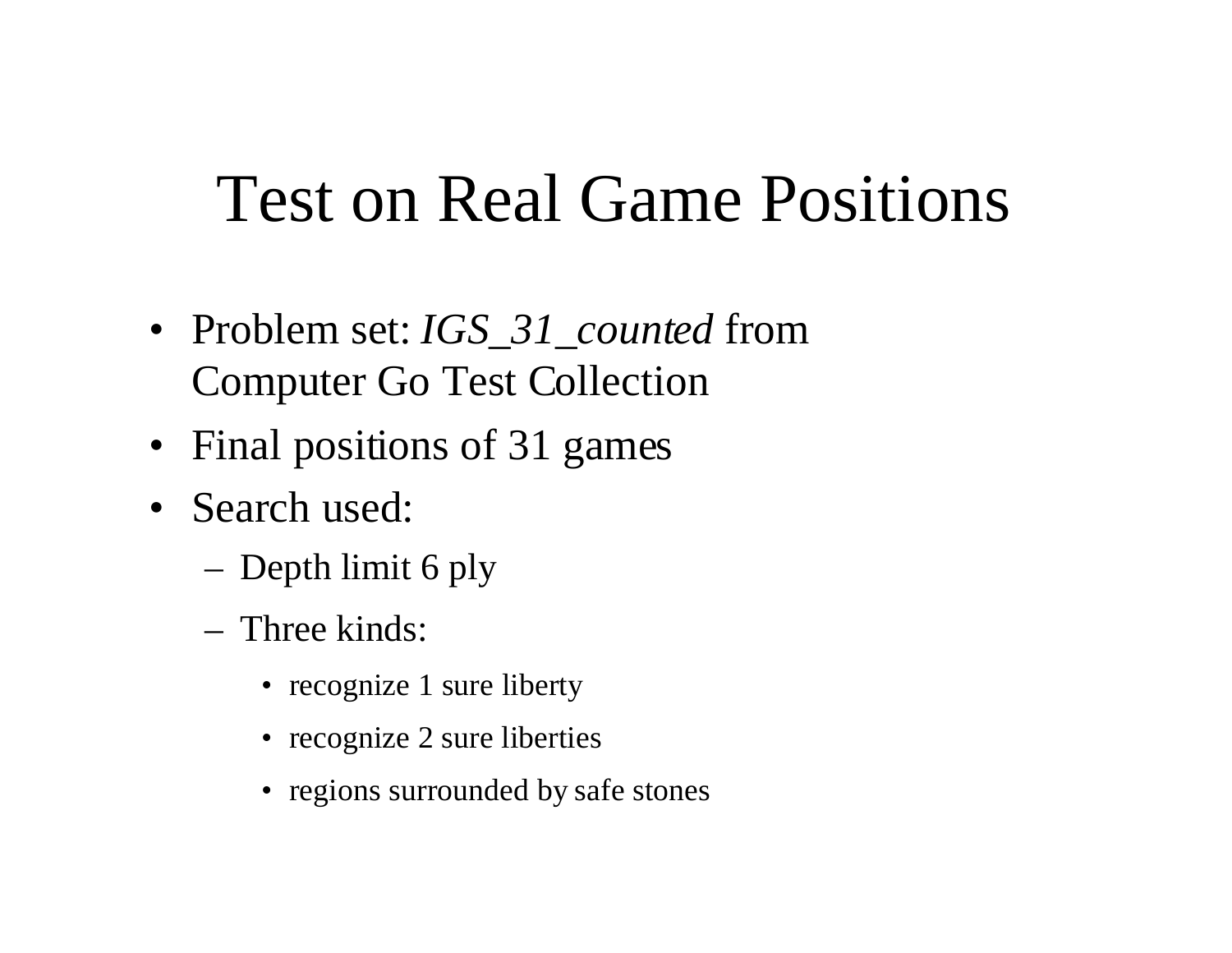## Results

Method Points Blocks Dame Benson 1886 (16%) 103 (9%) 16 Static 2481 (22%) 168 (14%) 22 Search (1997) 2954 (26%) 198 (17%) 24 Search (2002) about 40% (10 ply search(?))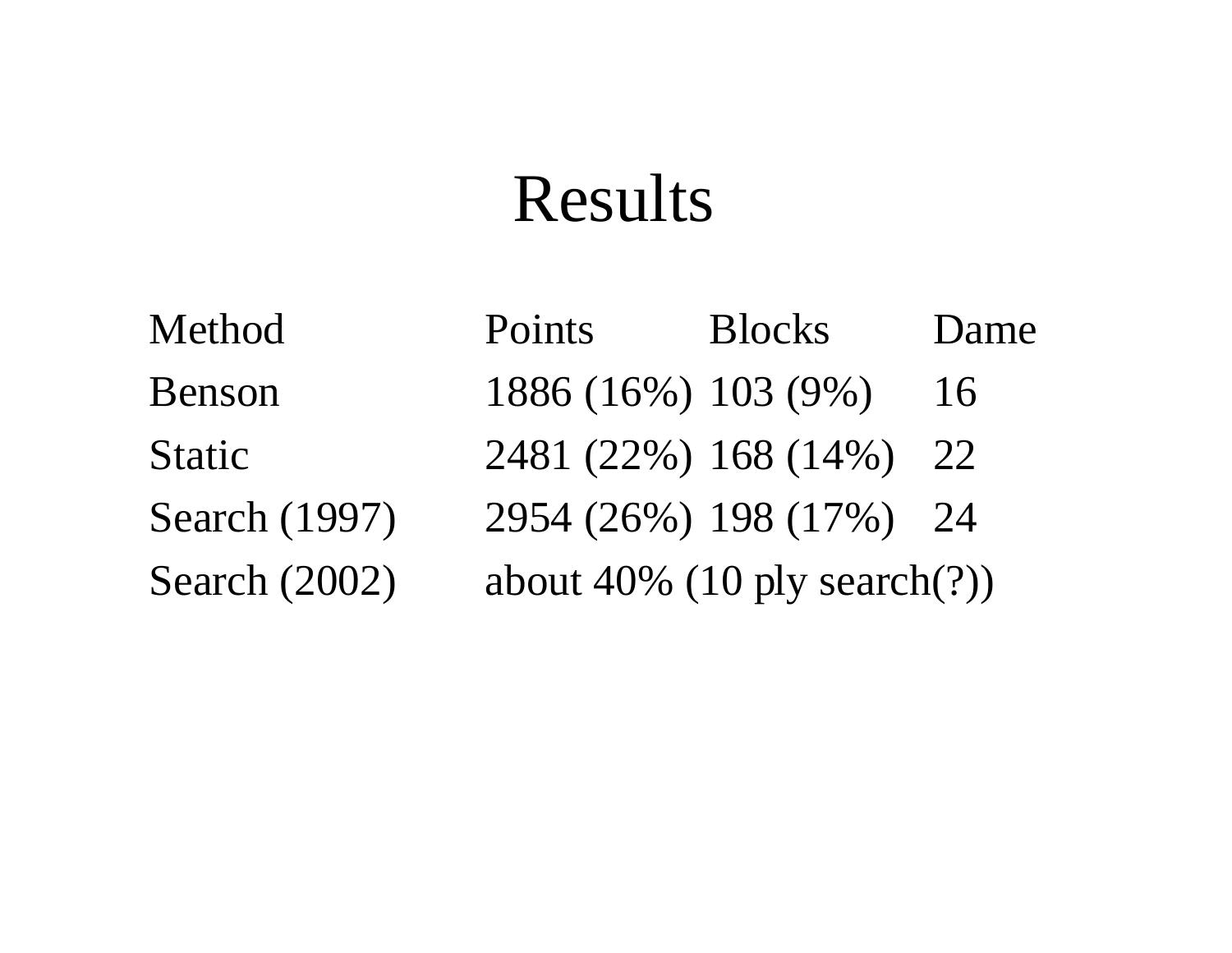

Best example in 1997: 92% classified (in 2002: 100%)



Worst: 0% (5 of 31 games)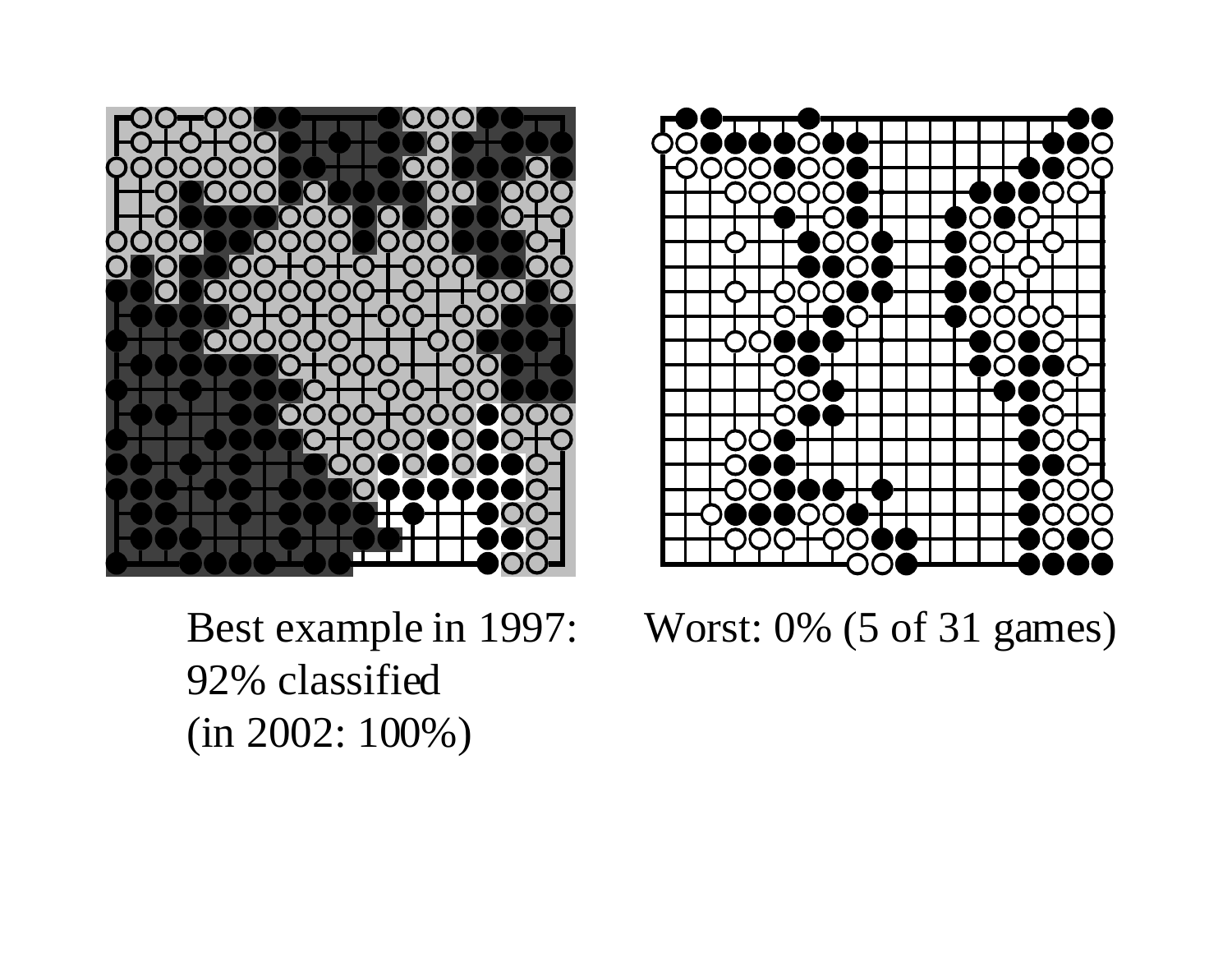## Applications

- Exact score counting
- Determine neccessary defensive moves
- Find *ko* threats: try move against safe territory, check if still safe
- Board partition: solve endgames by combinatorial game methods
- Recognize seki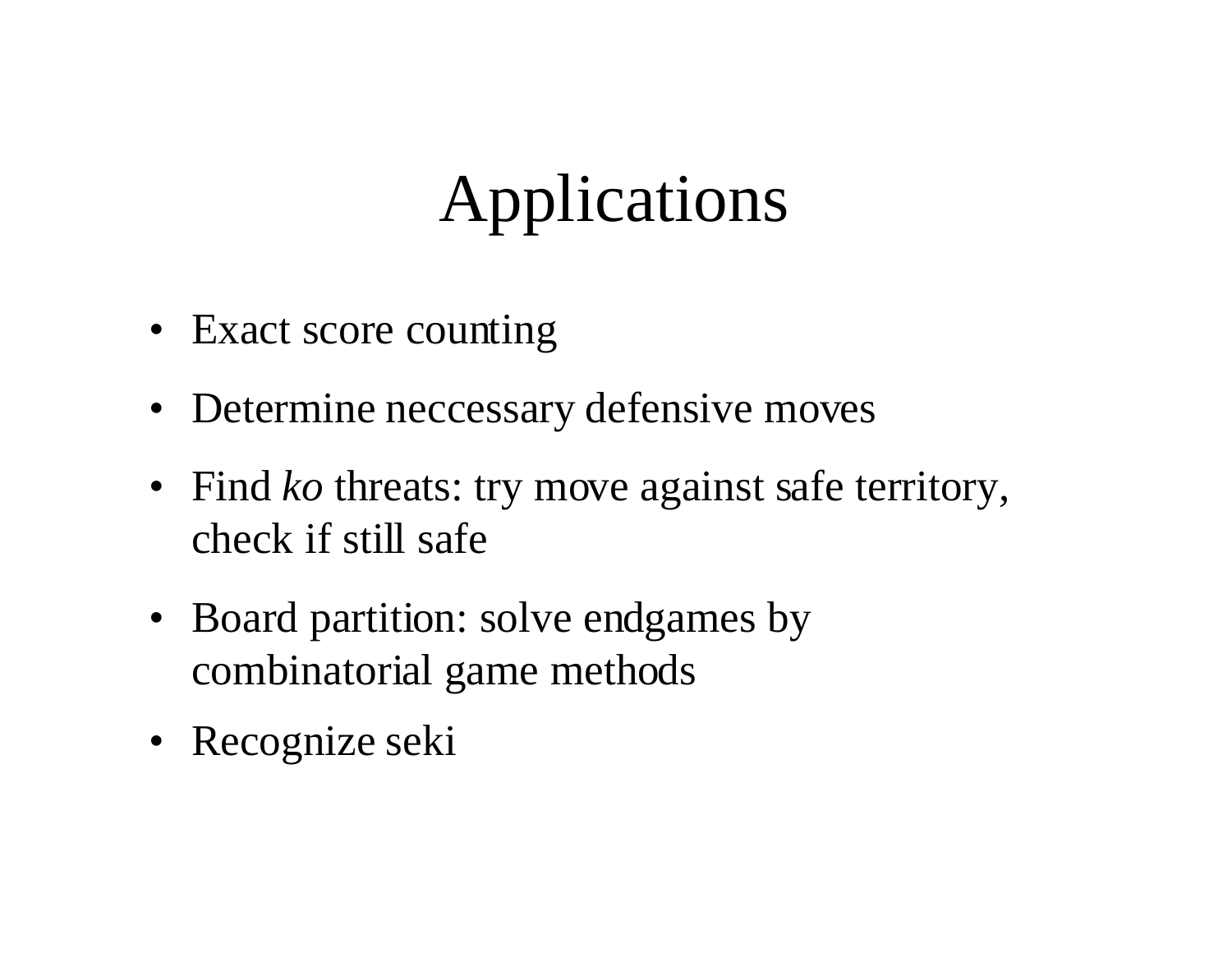## Summary

- Prove Safety: Go subproblem, exact solution often possible
- Stones and territories handled differently
- New: better static rules and use of search
- Approach: local search for sure liberties